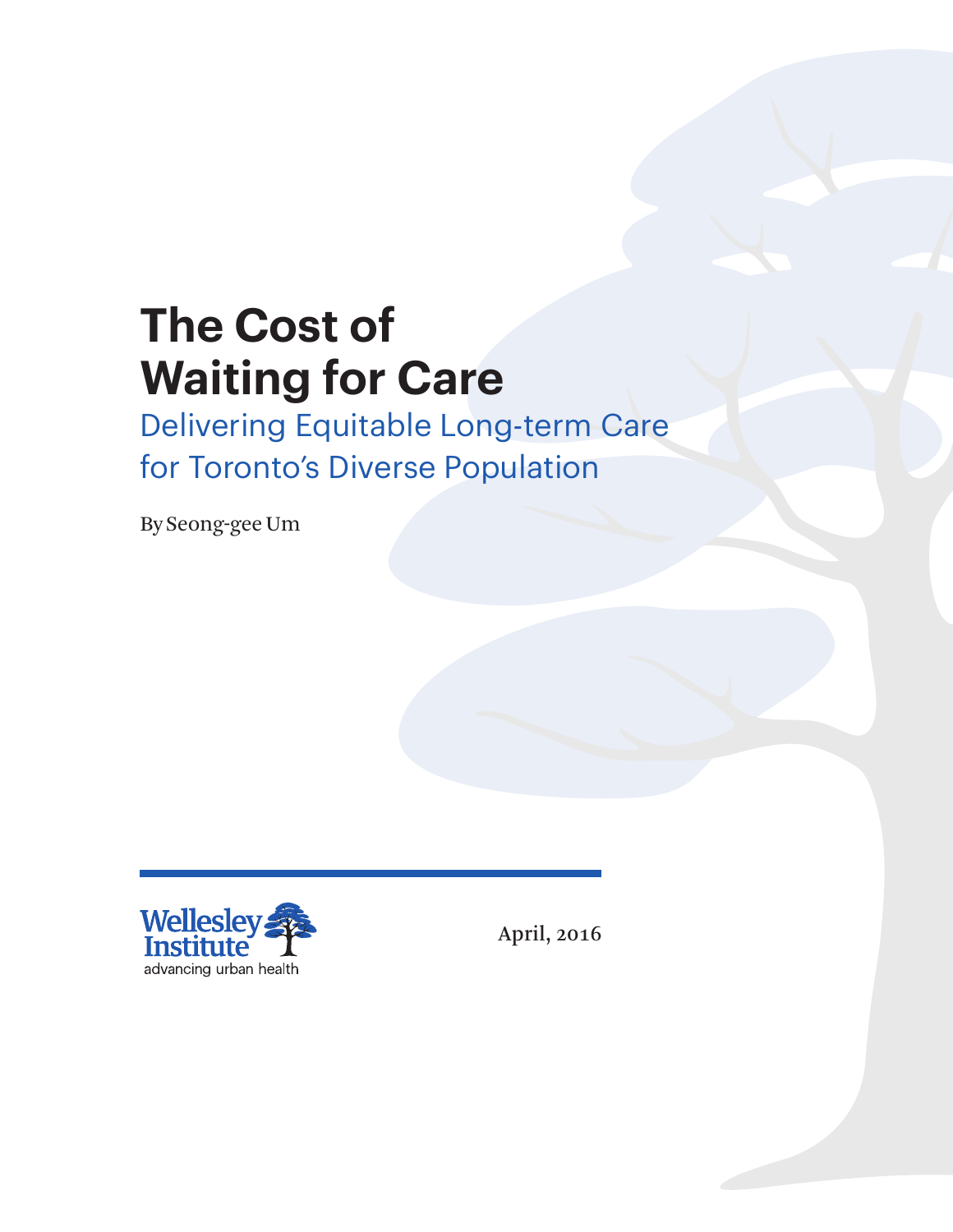Wellesley Institute is a research and policy institute that works to improve health equity in the GTA through action onthe social determinants of health.

Copies of this report can be downloaded from www.wellesleyinstitute.com.

The Cost of Waiting for Care| Think Piece © Wellesley Institute 2016

10 Alcorn Ave, Suite 300 Toronto, ON, Canada M4V 3B2 416.972.1010 contact@wellesleyinstitute.com

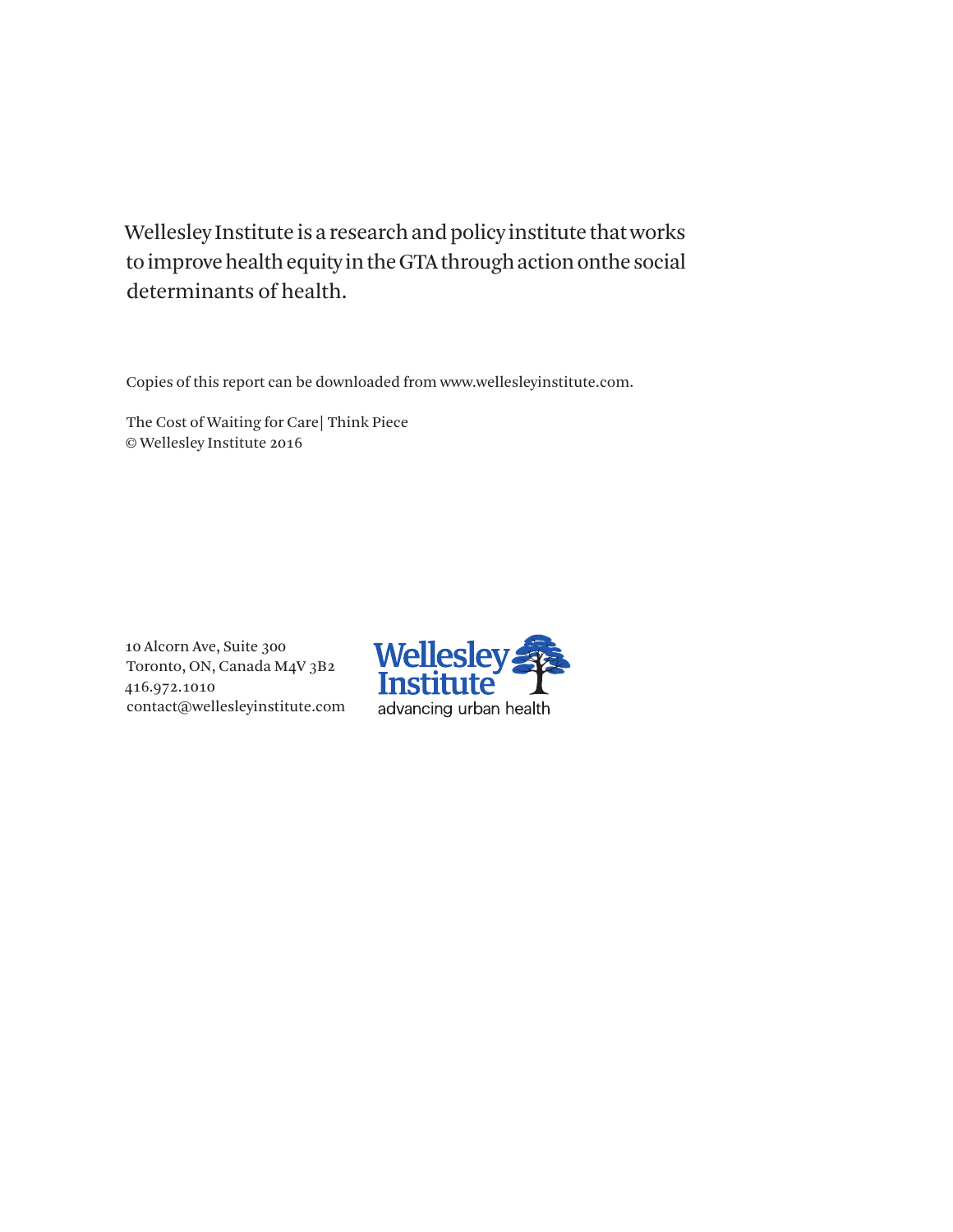## **Introduction**

Our long-term care (LTC) system does not deliver consistent care across Ontario. Where you live matters when it comes to waiting for services and quality of care.<sup>1,2</sup> However, it's not only where you live, it's also your income and your ethnicity. Those with financial and language barriers wait much longer, in some cases up to eight years, for LTC homes of their choice. With Toronto's increasingly diverse aging population we are facing a serious equity issue in how we deliver LTC to meet the health, financial, and cultural needs of Torontonians.

This paper looks at the numbers behind the LTC waitlists across the GTA, and what is needed for an equitable, high-quality system. In an equitable system the aim is for people to receive the same outcomes regardless of where they live, who they are, how much they earn, and which language they speak.<sup>3</sup> In December 2015, the Ministry of Health and Long-term Care (MOHLTC) announced a proposal to improve equitable access to high-quality and consistent care across the care continuum.4 This is an important step moving towards greater equity in health and LTC, but we know very little about the existing gaps in accessing LTC beyond the regional disparities. To improve equity in our publicly-funded LTC system, we first need to understand how the current system is performing to meet the care needs of all Ontarians.

This paper aims to bring diversity as well as equity lens into our conversation on the LTC reform. It identifies some of the existing disparities in accessing LTC homes, publicly-funded residential care facilities. The Community Care Access Centres' (CCACs) LTC waitlists data presented here suggest that lower-income Torontonians and those from ethnic and linguistic minority populations may face much longer waits than others for a LTC bed. It further discusses how financial barriers and cultural and linguistic barriers affect the waiting time for LTC beds.

### **Older people are waiting a long time for care, but who waits the longest?**

Ontario's current LTC home waitlist is long, longer than ever before. In general, people staying home tend to wait longer than those waiting in hospital. In 2013/14, the median wait times for a LTC bed were 116 days for people waiting at home and 69 days for people waiting in hospital. These wait times have almost doubled and quadrupled, respectively, over the last decade: from 68 days for those waiting at home and from 18 days for those waiting in hospital in 2004/05.5

All LTC home admissions in Ontario are made through a centralized process that is currently managed by 14 regional CCACs, which now report to Local Health Integration Networks. Individuals who are seeking admission to a LTC home must contact their local CCAC for assessment and placement. A CCAC placement coordinator determines the applicant's admission eligibility, assigns a priority category, and places eligible applicants on the waitlist for their preferred homes (up to five homes).

Local CCACs provide information on how long residents waited for LTC beds based on the experience of nine out of ten residents. The CCAC's 90<sup>th</sup> percentile wait time data generally reflect that nine out of ten individuals are placed within the reported number of days. The waitlists are publicly available online and individuals seeking admission to a LTC home are encouraged to consult the waitlists before deciding on homes to apply.

Our analyses are based on the waitlists available as of January 2016. A closer examination of the waitlist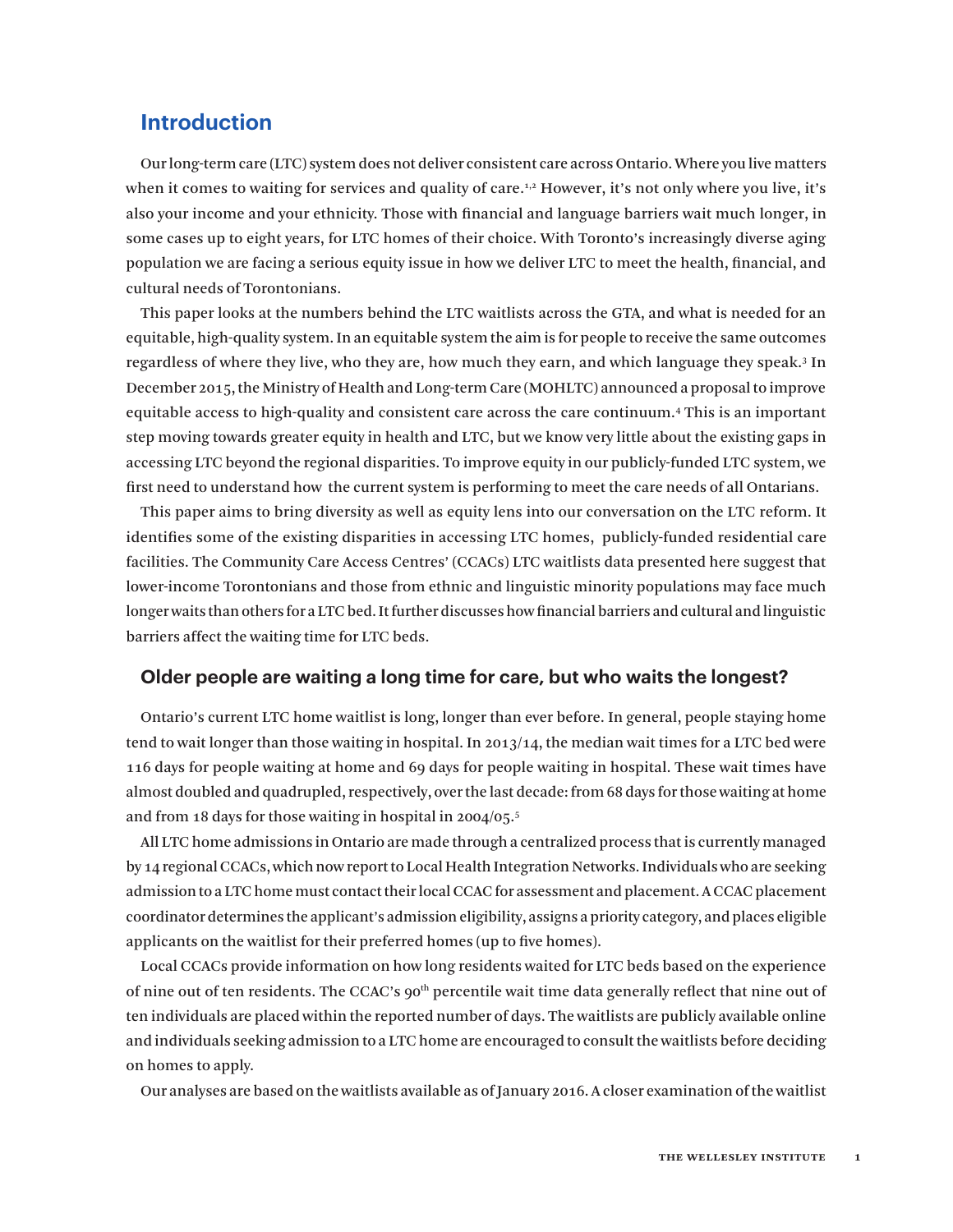of the Toronto Central CCAC as well as other CCACs serving GTA populations indicates large disparities in the 90<sup>th</sup> percentile wait times across accommodation types and LTC homes, suggesting that some groups, particularly low-income people and those from ethnically and linguistically diverse communities, may experience longer wait times than others in getting into a LTC home of their choice.

## **Persons who apply for basic accommodation wait about three months longer than those who apply for private accommodation**

The Toronto Central CCAC manages all admissions to 36 homes within the Toronto Central LHIN boundary, covering a fully urban Toronto population. It serves 1,650 clients for LTC home admission and placement per year and approximately 1,100 individuals are currently on the waitlist.  $6$ 

According to Toronto Central CCAC's current waitlist<sup>7</sup> there are significant differences in wait times between basic accommodation (i.e., two to four beds per room) and private accommodation. On average, those in basic accommodation waited 86 days longer than those in private accommodation (397 days for basic vs. 311 days for private rooms).

## **Persons who apply for ethno-specific homes wait about six months longer than those who apply for mainstream homes**

Currently, there are eight ethno-specific LTC homes within the Toronto Central LHIN boundary and at least ten other ethno-specific homes across the GTA. These homes, founded by strong community efforts, provide culturally-sensitive services catering to one specific ethnic group. Typically, ethno-specific LTC homes provide services by staff speaking the same language as the resident group, ethno-specific meals, and various cultural and religious programs.

The analysis of the Toronto Central CCAC data found that individuals who applied for ethno-specific homes waited significantly longer than those who applied for mainstream homes. The 90<sup>th</sup> percentile wait times for residents in one of the eight ethno-specific homes are about 18 months for basic accommodation and 15.5 months for private accommodation, approximately six months longer than those who were placed in one of the non-ethno-specific homes (for both basic and private rooms). There were also wide variances in wait times across ethno-specific homes. The wait times range from 4.5 months to 30 months for basic accommodation and from 11 months to 19.5 months for private accommodation (See Figure 1). Other CCAC waitlist data indicates that it takes even longer to enter ethno-specific homes within Central, Mississauga Halton, and Central East LHINs. Chinese-serving homes in Scarborough, Richmond Hill, Markham, and Mississauga have particularly long waitlists of up to over eight years for basic accommodation (see Table 1).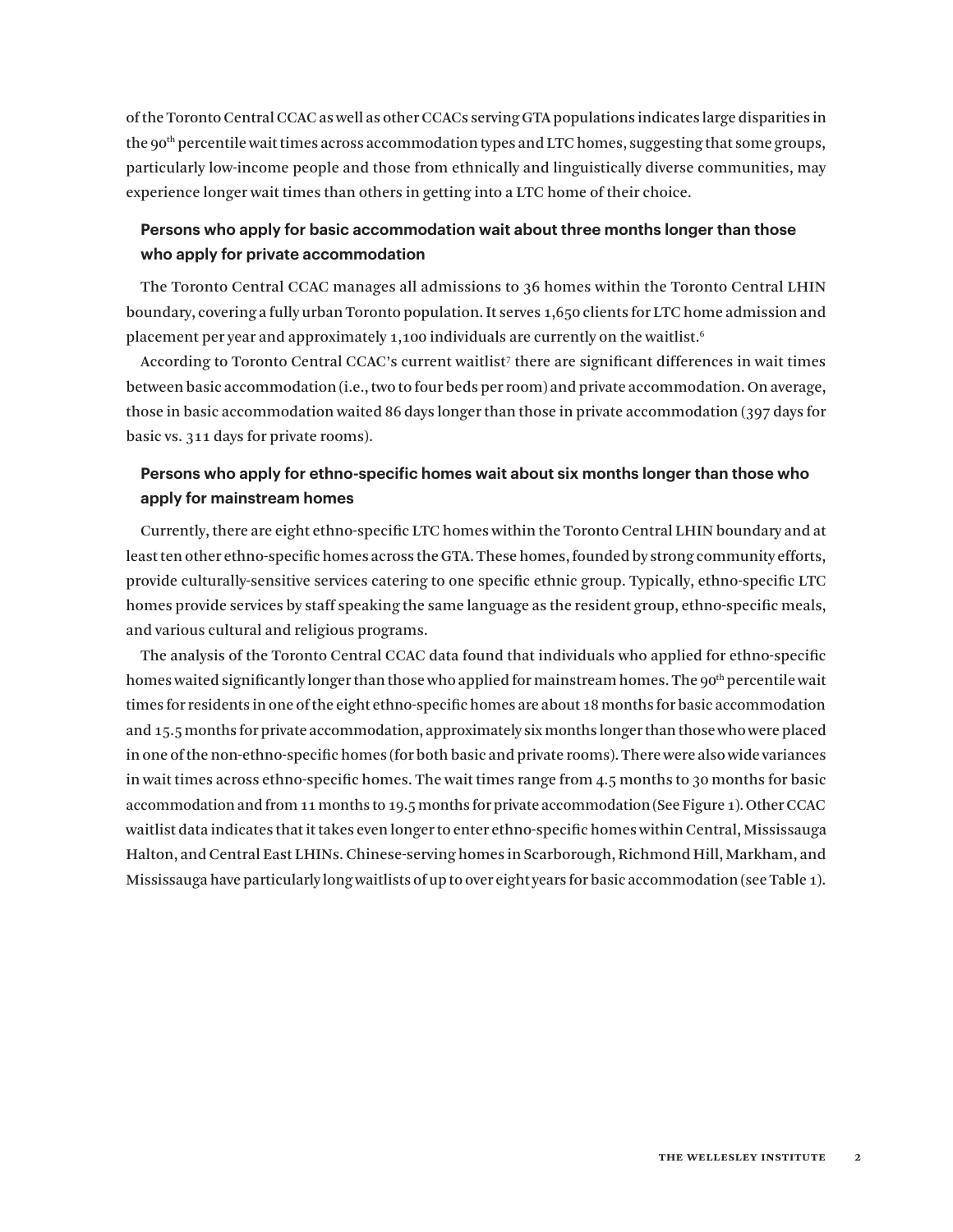

#### **Figure 1: The number of days waited for a LTC bed within Toronto Central LHIN**

\*The number of days waited is calculated in the 90th percentile, meaning that they reflect the overall experience of nine out of ten people. Some people may wait longer or shorter depending on the circumstances and the number of available beds. Source: Toronto Central CCAC LTC waitlist, available online as of 12 January 2016.

| <b>CCAC</b>            | Name of LTCH                                      | Serving    | Wait time<br>for basic<br>bed (days) | Wait time<br>for private<br>bed (days) |
|------------------------|---------------------------------------------------|------------|--------------------------------------|----------------------------------------|
| <b>Central East</b>    | Mon Sheong LTC Centre Scarborough                 | Chinese    | 3,152                                | 2,961                                  |
| <b>Central East</b>    | Hellenic Home for the Aged Scarborough            | Greek      | 2,769                                | 313                                    |
| <b>Central East</b>    | Yee Hong Centre for Geriatric Care<br>Scarborough | Chinese    | 2,696                                | 1,885                                  |
| Central                | Mon Sheong Richmond Hill LTC Centre               | Chinese    | 2,604                                | 1,343                                  |
| <b>Central East</b>    | Yee Hong Centre Scarborough Finch<br>Centre       | Chinese    | 2,555                                | 1,599                                  |
| Central                | Yee Hong Centre for Geriatric Care<br>Markham     | Chinese    | 2,503                                | 1,155                                  |
| Mississauga-<br>Halton | Yee Hong Centre Mississauga                       | Chinese    | 2,033                                | 896                                    |
| <b>Toronto Central</b> | <b>Baycrest Centre</b>                            | Jewish     | 908                                  | 553                                    |
| Central                | Ukrainian Canadian Care Centre                    | Ukrainian  | 759                                  | 1,144                                  |
| <b>Toronto Central</b> | Rose of Sharon                                    | Korean     | 759                                  | 477                                    |
| <b>Toronto Central</b> | Mon Sheong Home for the Aged                      | Chinese    | 742                                  | 500                                    |
| <b>Toronto Central</b> | Copernicus Lodge                                  | Polish     | 624                                  | 333                                    |
| Mississauga-<br>Halton | Dom Lipa Nursing Home                             | Slovenian  | 579                                  | 600                                    |
| Mississauga-<br>Halton | Labdara Lithuanian Nursing Home                   | Lithuanian | 504                                  | 842                                    |
| <b>Toronto Central</b> | Hellenic Home for the Aged                        | Greek      | 500                                  | 468                                    |
| <b>Toronto Central</b> | Suomi-Koti                                        | Finnish    | 355                                  | 341                                    |
| <b>Toronto Central</b> | <b>Ivan Franko Nursing Home</b>                   | Ukrainian  | 279                                  | 585                                    |
| <b>Toronto Central</b> | <b>Maynard Nursing Home</b>                       | Portuguese | 134                                  | 463                                    |

#### **Table 1: Wait times of ethno-specific LTC Homes in the GTA**

\*The number of days waited is calculated in the 90<sup>th</sup> percentile, meaning that they reflect the overall experience of nine out of ten people. Some people may wait longer or shorter depending on the circumstances and the number of available beds. Source: Toronto Central, Central, Mississauga-Halton, and Central East CCAC LTC waitlists, based on data available on the local CCAC websites as of 12 January 2016.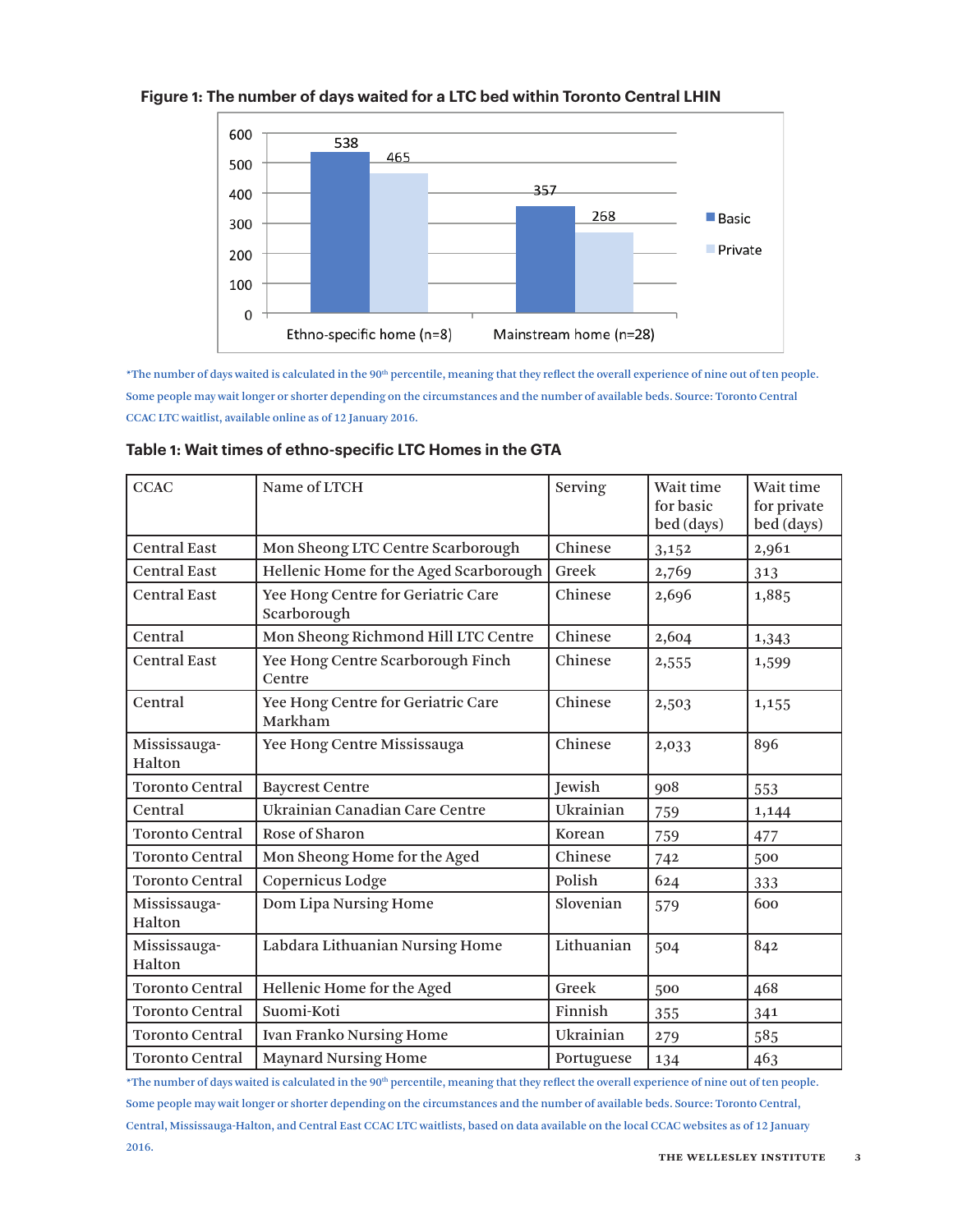# **The High Cost of Waiting for Long-Term Care: Why Some People Wait Longer for Care**

## **Financial barriers to LTC access**

The longer wait time for basic accommodation suggests that low-income Torontonians may experience greater barriers to accessing LTC homes compared to those who can pay more for private accommodation. International literature has documented inequities in the use of LTC services, with socioeconomic status being an important contributing factor.<sup>8</sup> According to a European Commission report on the use of LTC services in eleven European countries, higher-income individuals tended to utilize a larger share of formal LTC services provided by professionals, while lower-income individuals were more likely to rely on informal care provided by family and friends.9

In Ontario, the MOHLTC's regulations on accommodation types, resident fees, and government subsidy all contribute to the income-related inequities in accessing LTC homes. Under the Long-Term Care Homes Act, all homes are allowed to designate a maximum of 60 percent of their beds as "preferred" accommodation – private or semi-private rooms – charging more than basic rooms. Given the fee difference, however, more applications are received for basic rooms than for preferred rooms. In 2012, 60 percent of all LTC home applicants requested basic accommodation.10

In spite of the longer wait time, low-income applicants tend to request basic rooms for lower fees. The monthly accommodation rates, set by the MOHLTC and paid by residents, are currently \$1,774.81 for basic rooms and \$2,535.23 for private rooms. Low-income residents can apply for government financial support, but only for the basic room. Regardless of the level of their care needs, individuals who can afford to pay for private accommodation may get placed faster than those applying for basic accommodation. This creates an obvious inequity in who gets care first, and in some cases who gets better care.

While waiting for a bed, it is likely that low-income older adults rely heavily on informal caregivers. Currently, publicly-funded home care services often do not deliver sufficient levels of care to meet individuals' health and care needs. As well, private formal care options such as home care services, which range in cost from \$14 to \$35 per hour, and retirement homes, which range in cost from \$1,860 to \$6,300 per month, are out of reach for many low-income Torontonians.<sup>11</sup>

Furthermore, within Ontario's under-staffed and under-funded LTC system, individuals' income and wealth may affect not only LTC access but also the quality of LTC services they receive after admission. A recent study on Ontario's long-term residential care highlights the increasingly common practice of many LTC residents who directly hire private caregivers or companions in order to fill the care gap between the services needed and received.<sup>12</sup> Accordingly, the understaffing creates the gap in the amount and quality of received services between those who can hire private caregivers and those who cannot.

#### **Cultural and linguistic barriers increase health risk**

Canadian literature has documented that ethno-cultural and racialized groups often experience barriers to accessing appropriate care and has presented linguistic and cultural competence as one of the key strategies for improving accessibility.13 The Toronto Central LHIN also acknowledged linguistic difference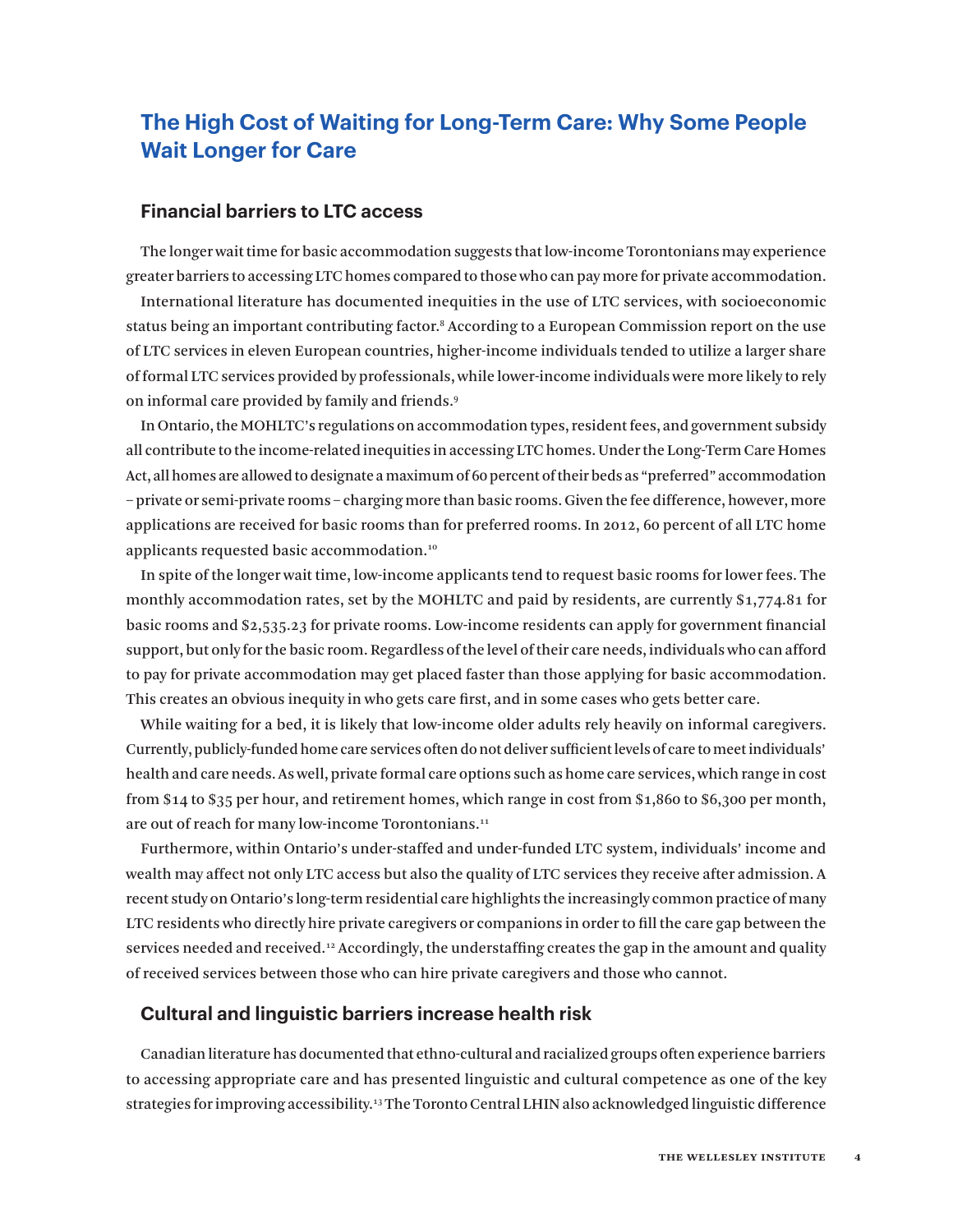as a significant barrier for older adults to accessing mainstream services and identified meeting the needs of ethno-cultural, religious and linguistic communities as one of its priorities.14

Yet, securing a bed in a LTC home that meets the individual's linguistic and cultural needs has been extremely challenging. The longer wait times for ethno-specific homes suggest that the mainstream LTC homes may not deliver quality services that sufficiently meet the linguistic and ethno-specific needs of our diverse populations. As well, across the GTA, the demand is far greater than current supply of culturallysensitive LTC services provided by ethno-specific homes.15,16 As shown in the CCAC waitlists, those from linguistic and ethnic minority communities may have to wait for years to enter their preferred homes that serve traditional cuisines and activities and provide care and nursing services by staff who speaks their mother tongues.

Cultural accommodation is so important for the health, well-being, and quality of life of LTC residents. Among others, proper food is the top requirement when children from ethno-cultural communities check out homes for their parents.17 Chinese residents, for example, would prefer congee rather than toast and cereal for breakfast and rice rather than pasta for supper. Research shows that culturally-appropriate meals can promote residents' food and liquid intake, which in turn can reduce the risk of malnutrition and unintended weight loss, prevalent concerns for LTC residents.18 Also important is culturally-sensitive care offered by residents' own language. It has been reported that linguistic and ethno-specific care services have positive impacts on residents' physical and mental health such as reduced social isolation, lower rates of depression, and fewer falls and hospitalizations.<sup>19</sup>

The long waitlists for ethno-specific homes reflect the large demand for culturally-sensitive LTC services, which is far beyond what the existing mainstream and ethno-specific homes can deliver. The waitlist data also show particularly long wait times for basic rooms across most ethno-specific homes, suggesting that the high prevalence of low income among immigrant and racialized populations may lead to even longer wait times for these populations wanting a basic-room placement in order to meet their own financial and cultural needs.

## **Starting Point For Solutions: Building Equity and Diversity into Long-term Care**

As our population ages and becomes more diverse, the demand for LTC in general and for culturallysensitive services in particular will continue to grow. Although this report provides limited context from the analysis of publicly-available CCAC waitlist data, our findings can spark discussions about the ways to move forward to build greater equity and diversity in LTC.

First, we need a LTC system that ensures greater access for lower-income individuals. Regulations on accommodation fees, room types, and government subsidy eligibility must be carefully re-considered because they can adversely affect those with low income and lead to inequities in accessing care.20

Second, we need a LTC system that provides enhanced cultural accommodation for all Ontarians across mainstream and ethno-specific homes. The extremely long wait times for most ethno-specific homes indicate that our current system does not meet the linguistic and ethno-specific care needs of those who need LTC. LTC services and programs, from meal services, therapy and social programs, to nursing and care support, need to be designed to better reflect the diversity of cultures and languages in resident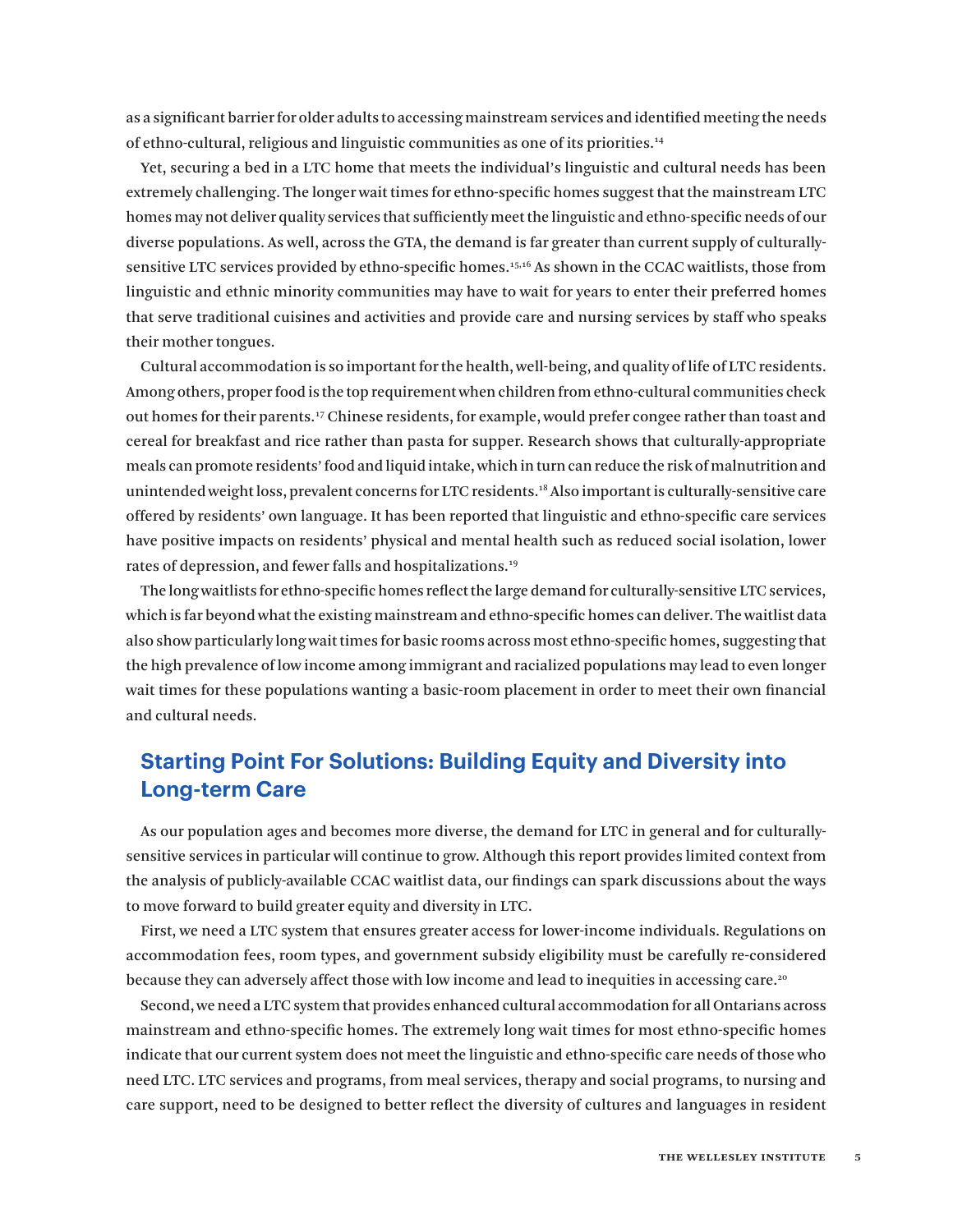populations. With improved cultural accommodation, LTC homes will become healthier places for our diverse populations.

This list is not exclusive and can include many other ways to address systematic barriers facing marginalized population groups. We definitely need a deeper understanding of how income, ethnicity, language, and other socio-economic factors are associated with LTC access in a wide range of services, including home and community-based care. Good evidence can inform the ways that decision makers frame the issues, identify target populations and decide on effective equity strategies. Further, if improving equitable access is the goal, the MOHLTC needs to consider whether any new or revised policies will increase or decrease potential harmful impacts on marginalized populations. The Health Equity Impact Assessment tool will help identify and mitigate such unintended impacts on specific population groups.

We need to continue this discussion about inequities in LTC access and to develop better strategies to promote equitable access to LTC homes and services for all. With the LTC issue high on the provincial agenda, we have an important opportunity to build equity and diversity into how we provide LTC in Ontario.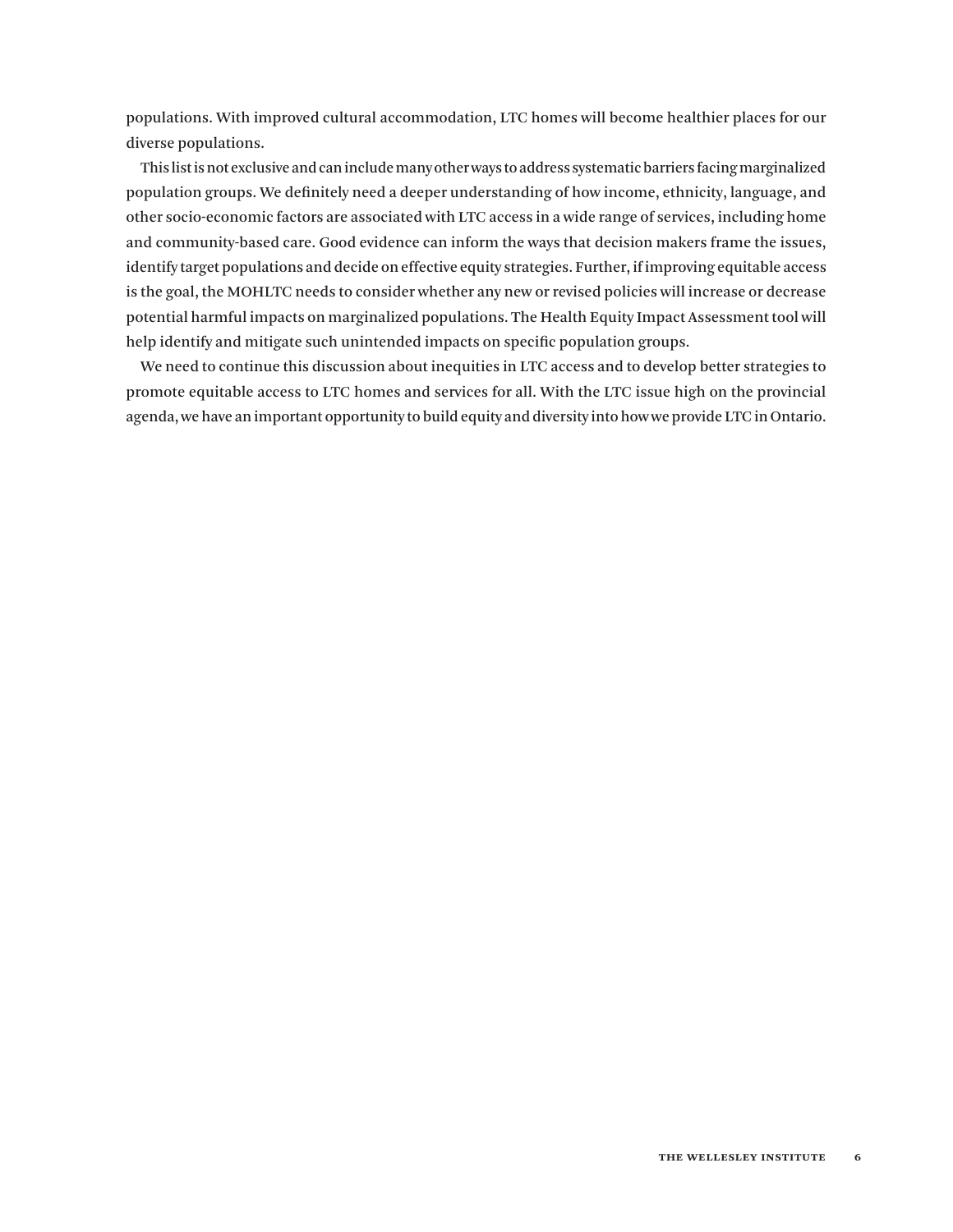#### **Endnotes**

1 Office of the Auditor General of Ontario 2012, *Long-term-care Home Placement Process*. Viewed 2 February 2016, [http://www.auditor.on.ca/en/reports\\_en/en12/308en12.pdf](http://www.auditor.on.ca/en/reports_en/en12/308en12.pdf)

2 Office of the Auditor General of Ontario 2015, S*pecial Report: Community Care Access Centres – Financial Operations and Service Delivery*, viewed 2 February 2016, [http://auditor.on.ca/en/reports\\_en/CCACs\\_en.pdf](http://auditor.on.ca/en/reports_en/CCACs_en.pdf)

3 Ministry of Health and Long-term Care 2015, *Patients First: A Proposal to Strengthen Patient-Centred Health Care in Ontario*.

4 Ministry of Health and Long-term Care 2015, P*atients First: A Proposal to Strengthen Patient-Centred Health Care in Ontario*.

5 Health Quality Ontario 2015, *Measuring Up*.

6 http://healthcareathome.ca/torontocentral/en/who/Documents/TorontoCentralCCACOnePager\_ May52015.pdf

7 Toronto Central CCAC 2015, *Choosing a Long-Term Care Home*, viewed 12 January 2016, [http://](http://healthcareathome.ca/torontocentral/en/care/Documents/AU-EN.pdf) [healthcareathome.ca/torontocentral/en/care/Documents/AU-EN.pdf](http://healthcareathome.ca/torontocentral/en/care/Documents/AU-EN.pdf)

8 Garcia-Gomez, P., Hernandez-Quevedo, C., Jimenex-Rubio, D., & Oliva, J, 2014, *Inequity in long-term care use and unmet need: two sides of the same coi*n, WP 14/02, Health, Econometrics and Data Group, The University of York.

9 European Commission 2014, *Analysing equity in the use of long-term care in Europe*, Research note 9/2014.

10 Office of Auditor General of Ontario 2012, 2012 Annual Report, viewed 17 November 2015. [http://](http://www.auditor.on.ca/en/reports_en/en12/308en12.pdf) [www.auditor.on.ca/en/reports\\_en/en12/308en12.pdf](http://www.auditor.on.ca/en/reports_en/en12/308en12.pdf)

11 Sun Life Financial. *Long Term Care in Ontario 2014*, viewed January 4 2016, [https://www.sunnet.](https://www.sunnet.sunlife.com/files/advisor/english/PDF/Completereport-LTC-Costs-ON.pdf) [sunlife.com/files/advisor/english/PDF/Completereport-LTC-Costs-ON.pdf](https://www.sunnet.sunlife.com/files/advisor/english/PDF/Completereport-LTC-Costs-ON.pdf)

12 Daly, T., Armstrong, P., & Lowndes, R. 2015, Liminality in Ontario's long-term care facilities: Private companions' care work in the space 'betwixt and between', *Competition & Change*, vol.19, no.3, 246-264.

13 Mental Health Commission of Canada & Centre for Addiction and Mental Health 2009, *Improving mental health services for immigrant, refugee, ethno-cultural and racialized groups: Issues and options for service improvement*. viewed January 4 2016, http://www.mentalhealthcommission.ca/English/system/ files/private/Diversity\_Issues\_Options\_Report\_ENG\_0.pdf

14 Care Watch and Partners 2008, *Are non-English speaking seniors being served?* A report on linguisticallyappropriate services for seniors in Toronto. Viewed Dec 24 2015, [http://carewatchtoronto.org/wp-content/](http://carewatchtoronto.org/wp-content/uploads/2012/05/Diversity-Text-FINAL.pdf) [uploads/2012/05/Diversity-Text-FINAL.pdf](http://carewatchtoronto.org/wp-content/uploads/2012/05/Diversity-Text-FINAL.pdf)

15 Kay, M. 2012, Toronto's ethnic nursing homes have long waiting lists, *Toronto Star*, published 13 July 2012, viewed January 4 2016, [http://www.thestar.com/life/fashion\\_style/2012/07/13/torontos\\_ethnic\\_](http://www.thestar.com/life/fashion_style/2012/07/13/torontos_ethnic_nursing_homes_have_long_waiting_lists.html) nursing homes have long waiting lists.html

16 Bascaramurty, D. 2012, Ethnic-focused nursing homes put a Canadian face on filial piety, *The Globe and Mail*, published 27 January 2012, viewed 4 January 2016, [http://www.theglobeandmail.com/news/](http://www.theglobeandmail.com/news/national/ethnic-focused-nursing-homes-put-a-canadian-face-on-filial-piety/article1359997/?page=all) [national/ethnic-focused-nursing-homes-put-a-canadian-face-on-filial-piety/article1359997/?page=all](http://www.theglobeandmail.com/news/national/ethnic-focused-nursing-homes-put-a-canadian-face-on-filial-piety/article1359997/?page=all)

17 Bascaramurty, D. 2012, Ethnic-focused nursing homes put a Canadian face on filial piety, *The Globe and Mail*, published 27 January 2012, viewed 4 January 2016, [http://www.theglobeandmail.com/news/](http://www.theglobeandmail.com/news/national/ethnic-focused-nursing-homes-put-a-canadian-face-on-filial-piety/article1359997/?page=all)